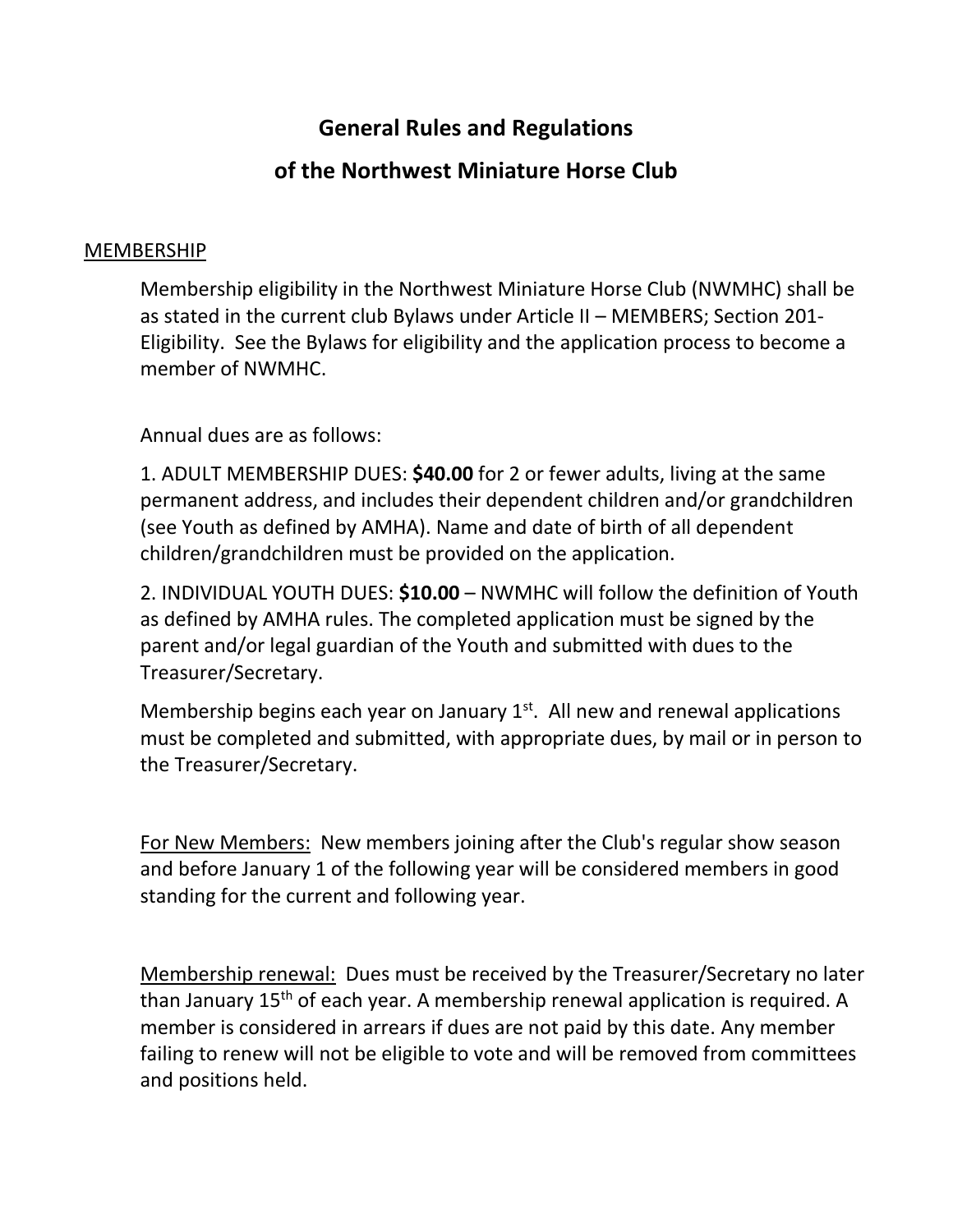Once application and dues are received membership will be reinstated. Any committee assignments and position(s) once held are not guaranteed to be reinstated.

Membership in this organization once paid is not refundable, non-transferable, or assignable.

### Fees

All fees required by the Club are to be paid in U.S. dollars. All foreign fees, including Canadian, shall be in international money order or bank draft in U.S. dollars.

NON-PAYMENT OF OBLIGATIONS Any person submitting a non-negotiable check, or who fails to clear past due fees before leaving the show grounds, will not be allowed to participate in any NWMHC sponsored show until the account is cleared.

All outstanding accounts due the NWMHC must be settled within 30 days of the date the debt was incurred, or the end of the last show of the season, whichever comes first, to be eligible for year-end award including Gelding Incentive monies.

Any NSF check must be replaced by cash, money order or cashier's check within 30 days, including all bank fees and/or collection fees and a NWMHC \$50 charge for returned check(s). Failure to do so will result in a notice to AMHA.

## **Meeting Procedures**

All General Membership meetings will be managed in the following manner:

- \* There shall be no audio or video recording except for the official recording for the purpose of preparing the minutes
- \* Courtesy shall be granted to every member during his/her presentation
- \* Recognition by the presiding officer is necessary before one speaks
- \* Speaking on a matter may be limited to two times for no more than 3 minutes each time.
- \* If a member becomes abusive or threatening, they will be asked to leave.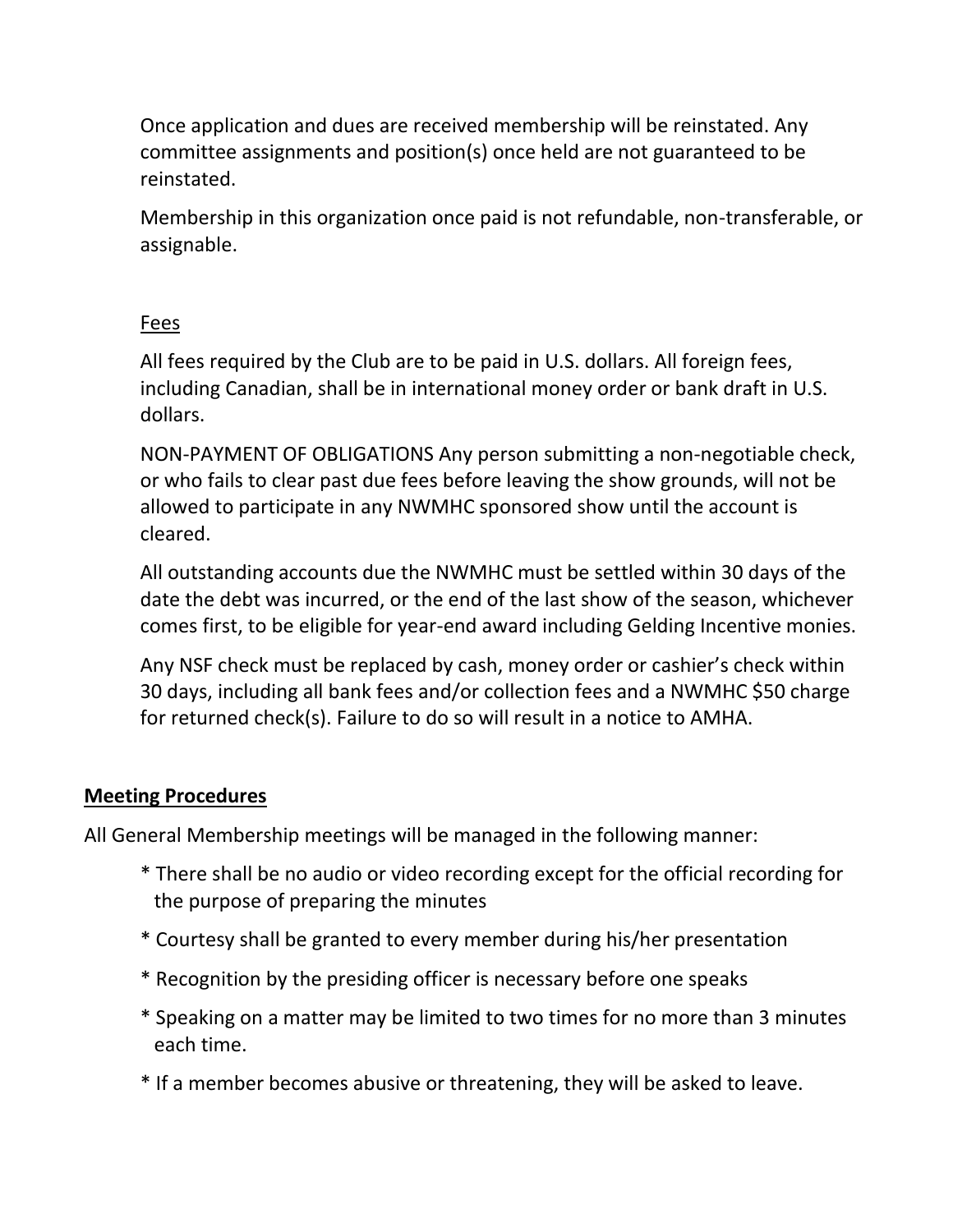All members are encouraged to attend and voice ideas for the betterment of the Club.

At the **Fall** meeting:

- Elections will be held for Board of Directors positions. Elections results will be posted to the Club website.
- Review any new or unfinished business before the Club
- Committee Chairs will report activity for current year and a written report will be submitted to the Recording Secretary for the Club minutes
- Committee sign-up for the next year
- Banquet and Awards will follow the meeting. This is subject to change
- Minutes from this meeting will be approved by the Board of Directors and then posted to the website.

At the Winter meeting

- New Officers and Directors will be introduced
- Review any old business
- Committee Chairs will update the membership on the activities and goals of their committees for the coming year and submit a written report to the Recording Secretary for the Club minutes. This report should include plans to accomplish goals and a request to the board for any financial funds required
- Any new business
- Minutes from this meeting will be approved by the Board of Directors and then posted to the website

Any adult member, in good standing, may vote in all matters that require membership vote. A adult membership has a maximum vote count of 2, assuming there are 2 adults listed on the membership form. No proxy or absentee vote is allowed.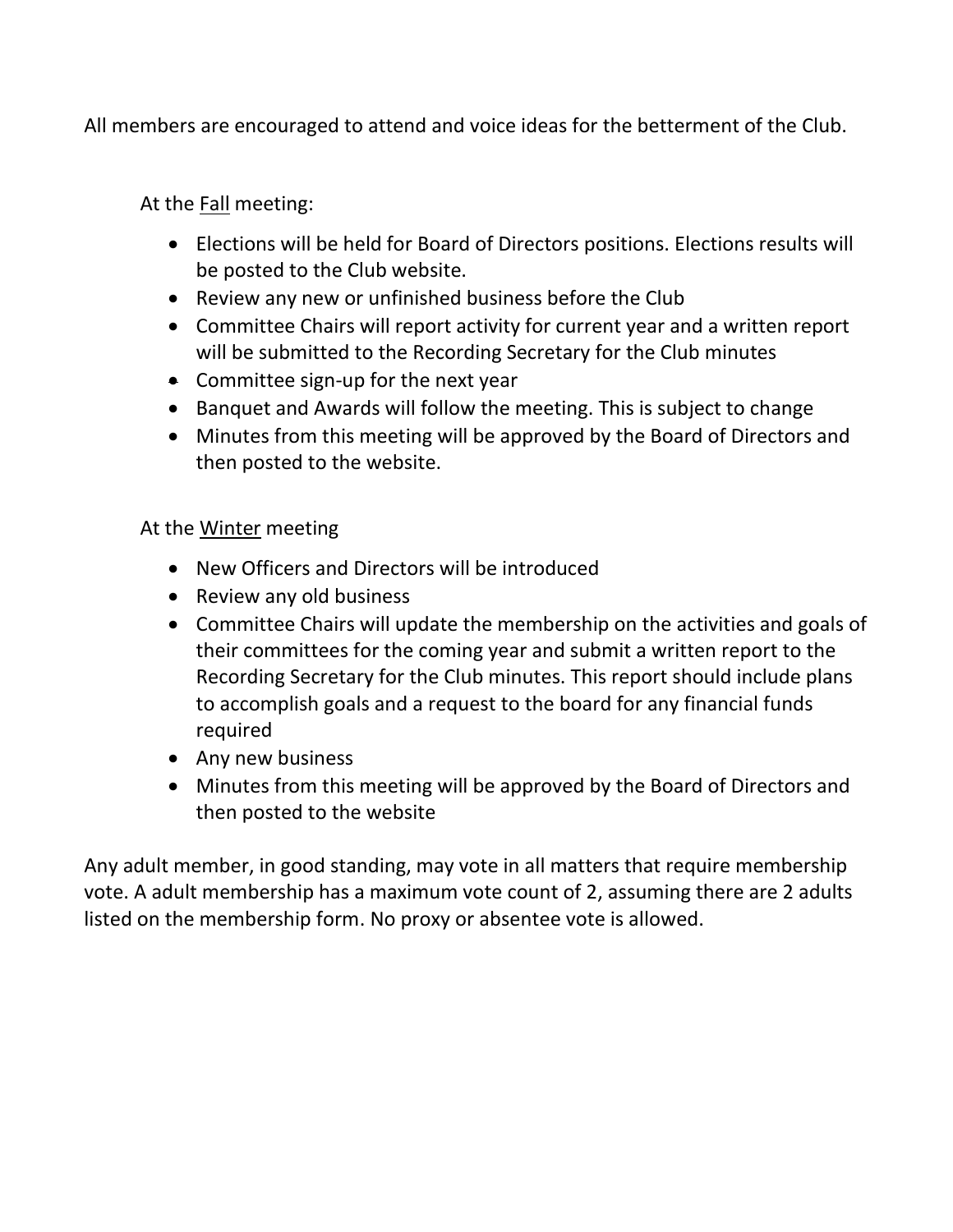### **Officer/Board of Director duties**

President:

Will preside over meetings as defined in the Bylaws of the NWMHC.

Work closely with the Board of Directors.

Work with Treasurer/Secretary on all financial matters related to Club business that will impact the stability and/or sustainability of Club.

Maintain Director's position descriptions.

Act as a resource to the Directors in all matters.

Participate in the review of all new proposals.

Be available to all members of the Club.

Vice President:

Oversee all Show committees and sub-committees.

Sign all show contracts and work with Treasurer/Secretary regarding all expense's related to each show.

Work closely the President and Board of Directors.

Oversee ribbon count and order replacements each year no later than mid-February.

Recording Secretary:

Keep the approved minutes of all general club and the Board of Directors meetings.

Minutes from any Board of Director meetings will be sent to the Board for approval within 10 days of a meeting. Once approved, the minutes will be sent to the Website Committee to be posted to the website.

Minutes from any General Membership meeting will be sent to the Board for approval within 10 days of a meeting. Once approved the minutes will be posted to the website subject to ratification by the members at the next general membership meeting.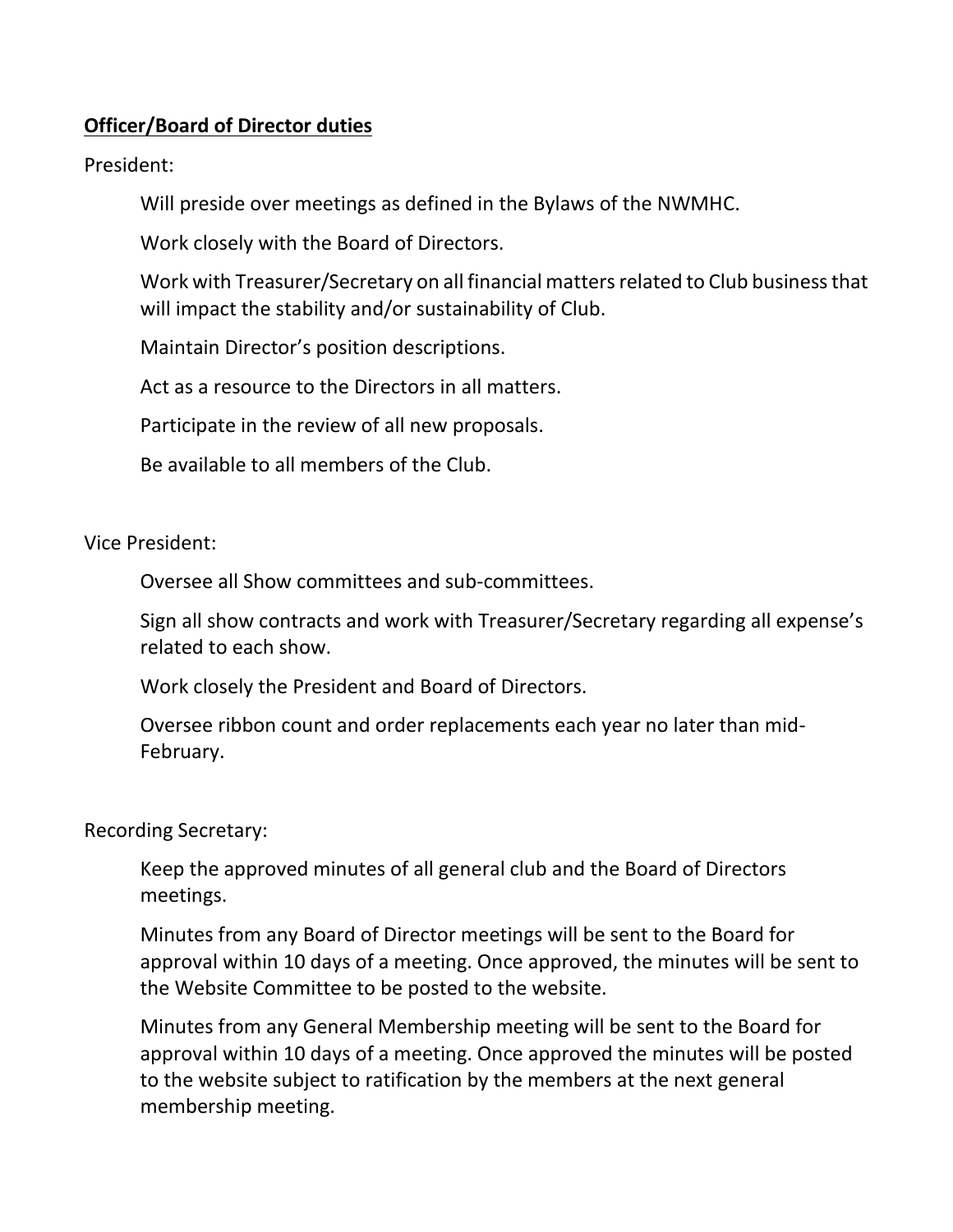Work with the President and/or Vice President to develop and generate an agenda for all club meetings.

Save minutes on a Club jump drive as back up.

Treasurer/Secretary:

Maintain an updated and accurate accounting of receipts and disbursements as directed by the Board of Directors. Prepare and submit the documentation needed for tax reporting.

Deposits should be made as soon as possible or no later than 15 (fifteen) days after receipt of funds.

Manage the Club checking and/or savings account(s) and any Certificate of Deposits (CD). Update authorized signers on all account(s) as needed.

Assist with the Compilation/Review Committee providing any information necessary for a Compilation/Review by the Finance Committee or an Accountant.

Maintain Club expenses, tracked by categories for reporting purposes. Generate reports requested for general membership and Board of Director meetings.

Provide financial information, as requested by any NWMHC Committee. Examples are Gelding Incentive Fund, Youth Scholarship Fund, etc.

Oversee and manage annual liability insurance, renew State Corporation paperwork and associated fees, Renew annual AMHA club membership fees and update officer information. Forward copies to the Club Administrator.

Club Administrator:

Oversee and maintain all Club records which include membership information and all Corporation paperwork.

Ensure the Club website and all social media is maintained.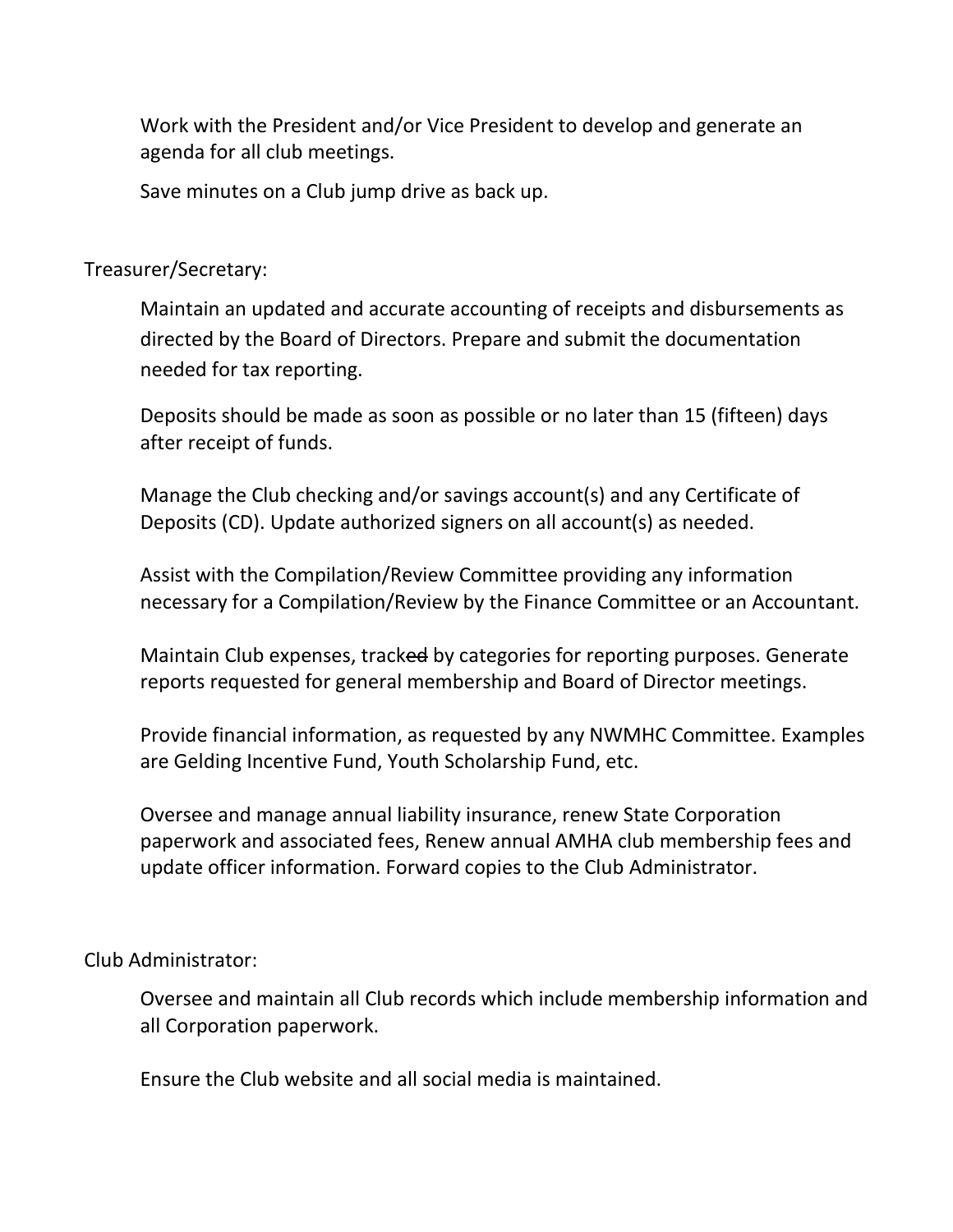Create, prepare, and manage any forms that are needed for club business as authorized by the Board of Directors.

Respond to inquiries from members, prospective members, or the public about the NWMHC.

The official address of the NWMHC will be that of the Club Administrator.

### **Director Responsibilities**

There are 3 Directors elected consecutively for a term of three (3) years. When a director is elected for a new position or appointed to fill the remaining time of a position, they will assume the liaison role of the Director they are replacing.

Each Director will have a letter designation to identify which Committee(s) they oversee for ease of transition. There will be Director A, Director B and Director C.

#### COMMITTEES

All members are encouraged to join a committee to help grow the Club.

Committees are formed at the Fall General Membership Meeting. Committees shall meet with committee members to develop goals, plans and social events and be prepared to share ideas with the membership at the next general meeting.

Committees of the NWMHC are defined as two (2) or more people and open to all members who want to participate. The Committees will perform functions as designated in each Committee description such as planning, budget, reporting and/or acting on matters of the Club.

All Committees are required to keep minutes and correspondence of all meetings. Copies of the minutes and correspondence will be submitted to the Recording Secretary for the Club files.

To facilitate committees a Board member will be assigned to help you.

Each committee shall have written duties and responsibilities provided upon appointment of said committee.

Below is a list of the available committees and a overview of their goals.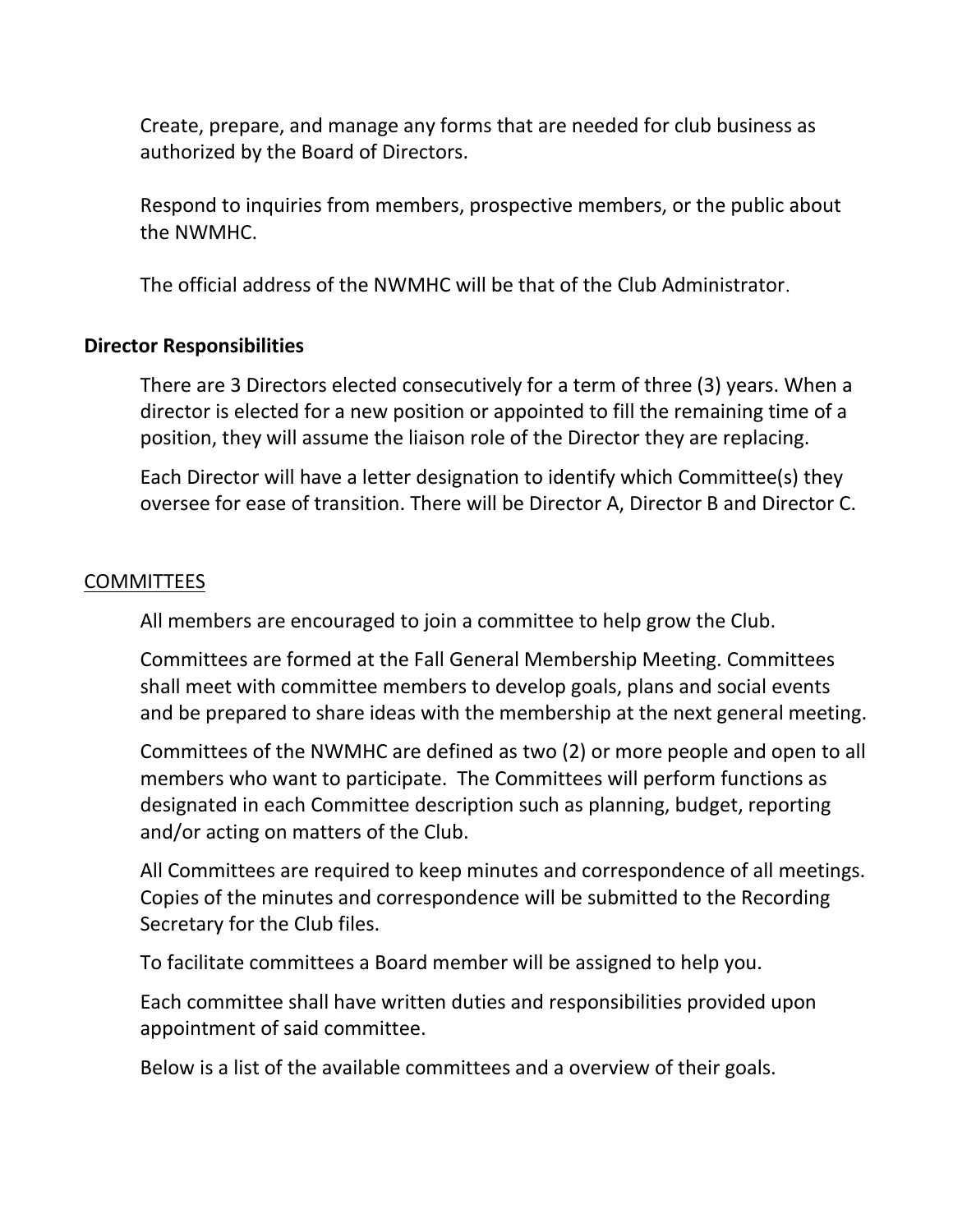The duties and responsibilities shall be revised from time to time by recommendation from the Committee Chairperson to the Board of Directors.

Our committees are defined in 2 categories – *Standing Committees* and *General Committees* 

*Standing Committees* are defined in the Bylaws as necessary and always be filled. These committees facilitate the base functions of the club. A Board of Directors member will be assigned to each of these committees.

*Auxiliary Committees* fill in the areas that ensure the shows, award programs and general benefits of the Club are attained. A Board of Directors member will be assigned to each of these committees.

## *Standing Committees*

### **Audit Committee**

Purpose: To review and ensure the financial accounting of the Club is accurate and meeting all our financial obligations on an annual basis. This committee will submit a written report of their findings to the Board of Directors.

### **By-Laws/ Rules & Regulations**

Purpose: To review the *Bylaws* from time to time to ensure they meet the needs of the NWMHC and/or to accept Bylaw proposals from members. The committee will develop and present proposed changes to the Board of Directors. Membership will be notified as defined in the Bylaws.

Purpose: To review the *Rules & Regulations* annually to ensure they are up to date and reflect the current needs of the Club. This committee will recommend any updates to the Board of Directors for further action. The membership will be notified of changes by social media and/or website.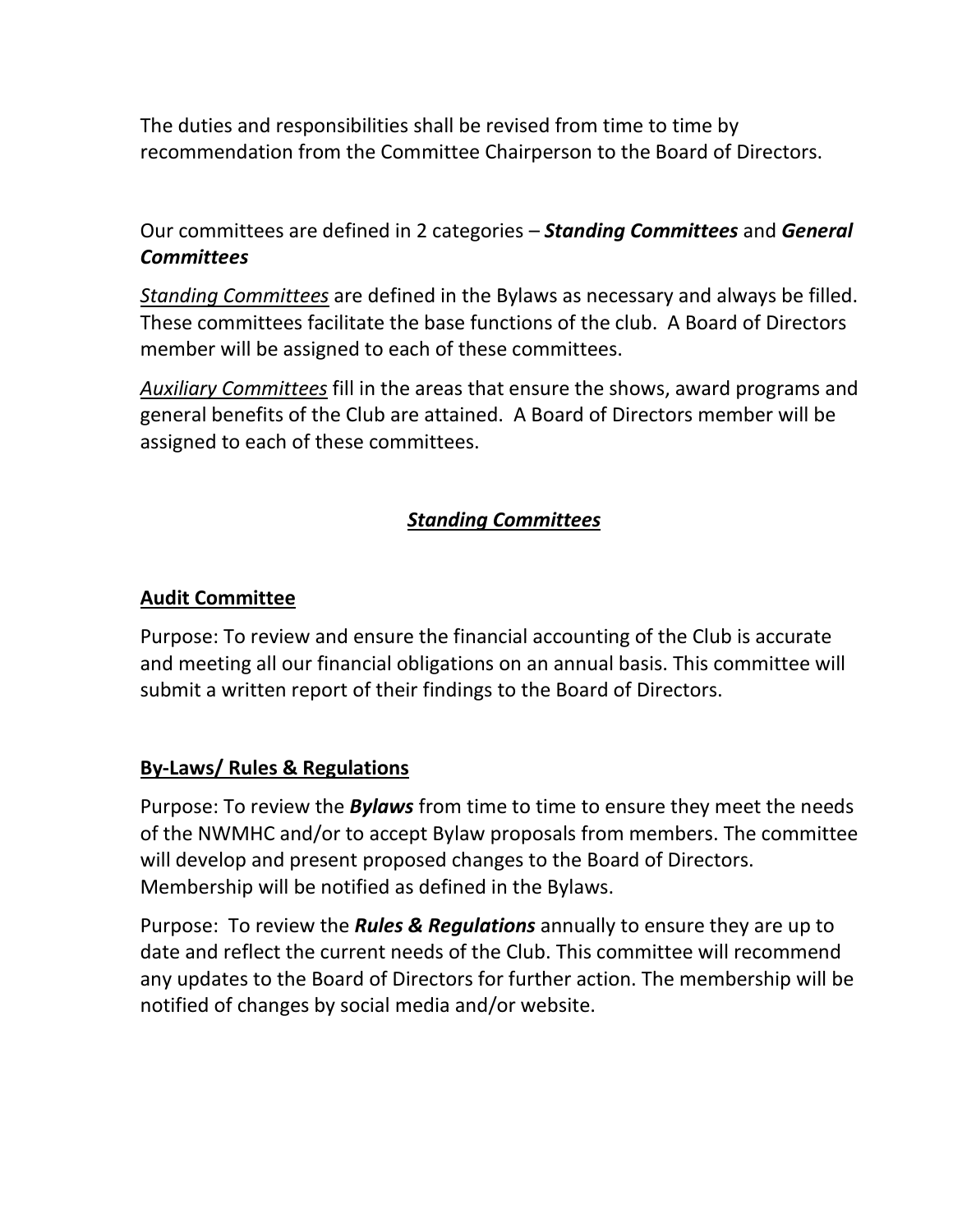## **Finance Committee**

Purpose: To oversee all the financial expenses of the Club and chaired by the Treasurer/Secretary.

Any expenses over \$50 will need to be preauthorized by submitting the request to the Finance Committee who will make a recommendation to the Board of Directors for approval. The Board will make the final decision and notify the submitting party.

## **Nominations/Elections Committee**

Purpose: To oversee the election process and ensure procedures are followed as described in our Bylaws under Section 307 Voting.

## **Show Committee**

Purpose: Chaired by the Vice President and made up of the current show coordinators and other Club members who will develop an action plan for our current year shows including show schedules, show help (both staff and volunteers) and any other requirements for the success of the show. Subcommittees may be formed as needed.

# *General Committees:*

All committees that will need financial income support and/or disbursement of funds, will be required to present their budget plans to the Finance Committee who will bring it to the BOD with a recommendation. The BOD will have final approval prior to implementation.

## Futurity Committee

At the November 14, 2020 Fall meeting the members of the NWMHC voted to phase out the club's Futurity program. From that date forward no new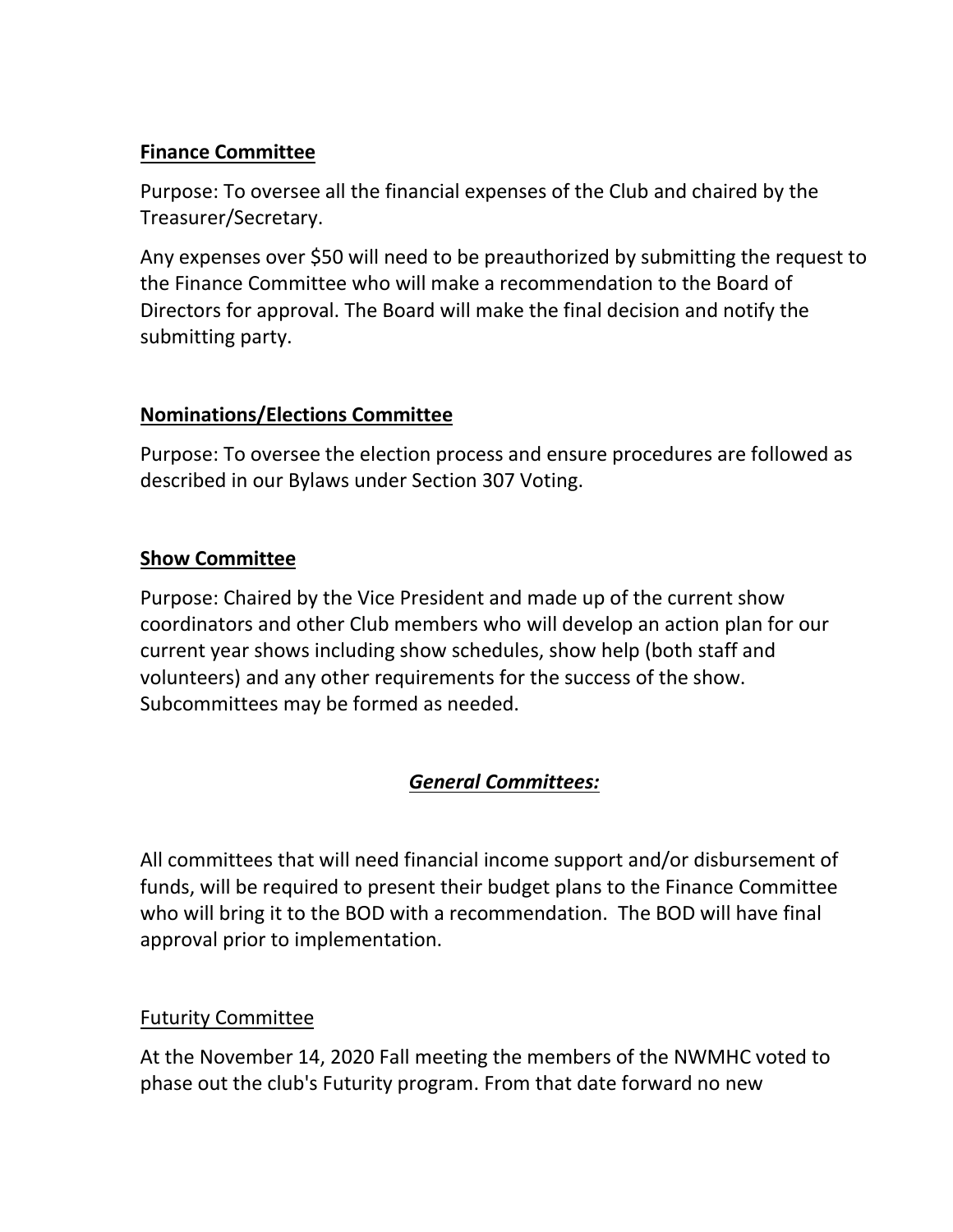nominations will be taken, only horses already nominated into the program will be allowed to participate. To continue in the Futurity, those horses must be sustained at the appropriate times as outlined in the posted Futurity rules. With this phase out the final Futurity Halter classes will be held at the 2022 Emerald Valley Show and the final performance (driving) class will be held at the 2023 Emerald Valley Show.

### Gelding Incentive Fund

Purpose: To promote the importance of geldings as show horses and coordinate the NWMHC Show program that pays back money to the registered owners/members who show their geldings in eligible classes at sponsored NWMHC shows. This committee will promote and publicize this program through social media, the NWMHC website and at Club shows.

### Publicity Committee

Purpose: To develop and promote Club activities to the public through various media outlets. Manage photo displays as necessary.

#### Sunshine Committee

Purpose: To spread goodwill to members who are ill or have suffered a loss.

### Website Committee

Purpose: To manage the Club website at the direction of Board of Directors.

#### Year-End Awards

Purpose: To plan, purchase and organize the Year End High Point Show Awards program for members. Work with the Treasurer to establish a budget and secure funds for the awards to be presented to members at the Fall banquet.

This committee will calculate the points for each category using the information received from Show Management.

Monies for these awards will be funded by the Club, through show profits and any private donations or sponsors.

This committee will select and order the awards that fall under the Year-End program.